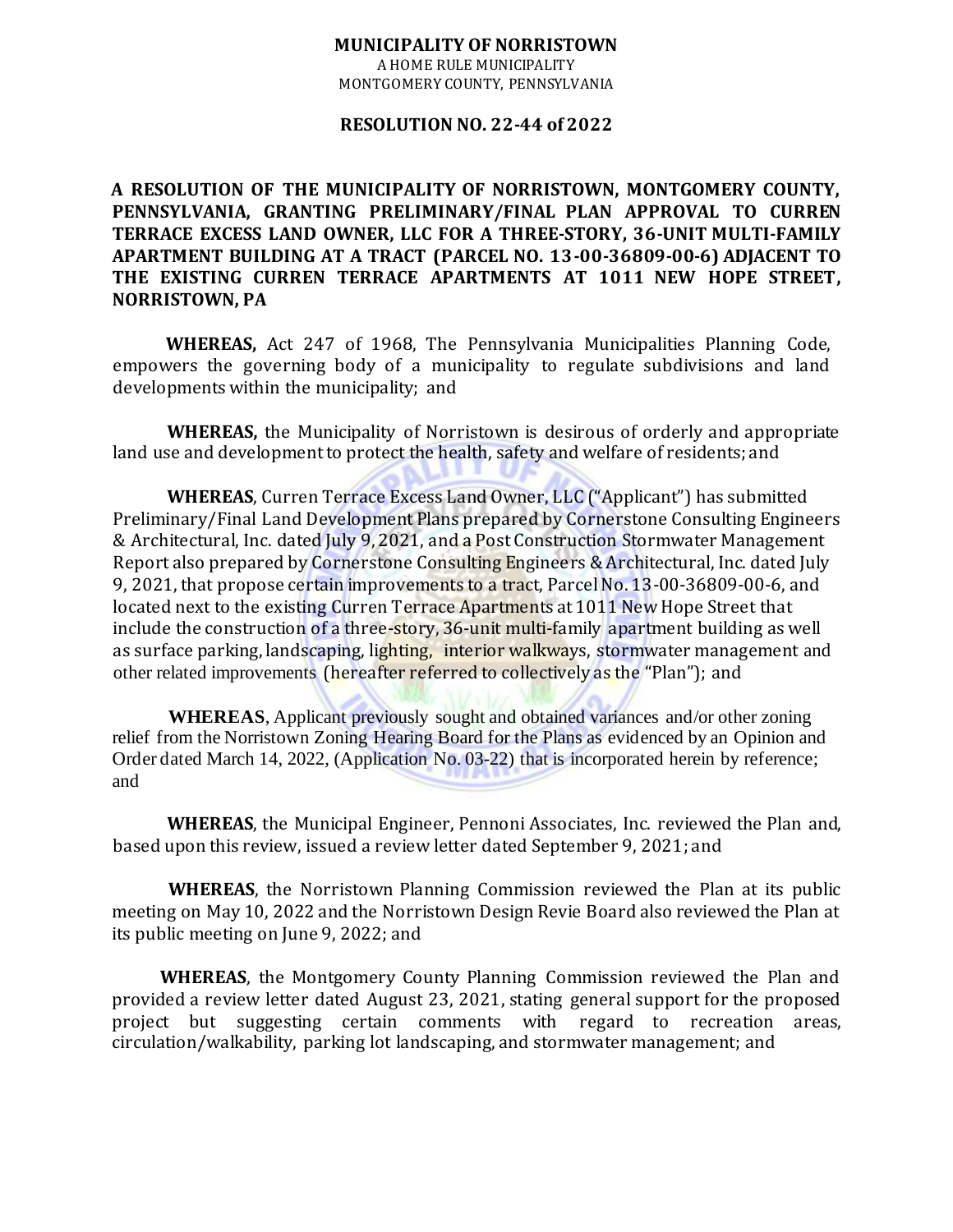Resolution 22-41of 2022 Curren Terrace Excess Land Owner, LLC Parcel No. 13-00-36809-00-6

> **WHEREAS**, Applicant has requested no waivers and Applicant now desires Council consider its land development submission and its Plans for final approval pursuant to Section 508 of the Municipalities Planning Code.

> **NOW, THEREFORE, BE IT RESOLVED** by Norristown Municipal Council, that the Preliminary/Final Land Development Plans prepared by Cornerstone Consulting Engineers & Architectural, Inc. dated July 9, 2021, for a three-story, 36-unit multi-family apartment with related site improvements at a tract of land with Parcel No. 13-00-36809-00-6is hereby **GRANTED PRELIMINARY/FINAL APPROVAL** subject to Applicant's compliance with the following conditions:

- **1.** Compliance with all conditions and recommendations set forth in the Pennoni *Review Letter* dated September 9, 2021, unless otherwise waived as set forth below;
- **2.** Unless otherwise waived herein, compliance with all comments by the Fire Marshall, if any, relating to fire access and fire safety; and compliance with all comments by the Sewer Engineer, if any, relating to sewer issues, including obtaining the requisite number of EDUs as determined by the Sewer Authority;
- **3.** Compliance with the Opinion and Order of the Norristown Zoning Hearing Board dated March 14, 2022, for Application 03-22 including all conditions and representations made to the Zoning Hearing Board;
- **4.** Compliance with the recommendations of the Norristown Planning Commission and the Norristown Design Review Board unless otherwise waived herein or contrary to the conditions or recommendations as set forth in the Pennoni *Review Letter* referenced above;
- **5.** Compliance with the recommendations of the Montgomery County Planning Commission review letter dated April 23, 2021, unless otherwise waived herein or contrary to the conditions or recommendations as set forth in the Pennoni Review Letter referenced above;
- **6.** Preparation and recordation of a Blanket Stormwater Drainage Easement and Stormwater Operations and Maintenance Agreement as prepared by and in a form acceptable to the Municipal Solicitor and Municipal Engineer;
- **7.** Execution of a Land Development Agreement as prepared by and in a form acceptable to the Municipal Solicitor and Municipal Engineer;
- **8.** Execution of a Financial Security Agreement as prepared by and in a form acceptable to the Municipal Solicitor for the proposed improvements and in an amount to be approved by the Municipal Engineer;